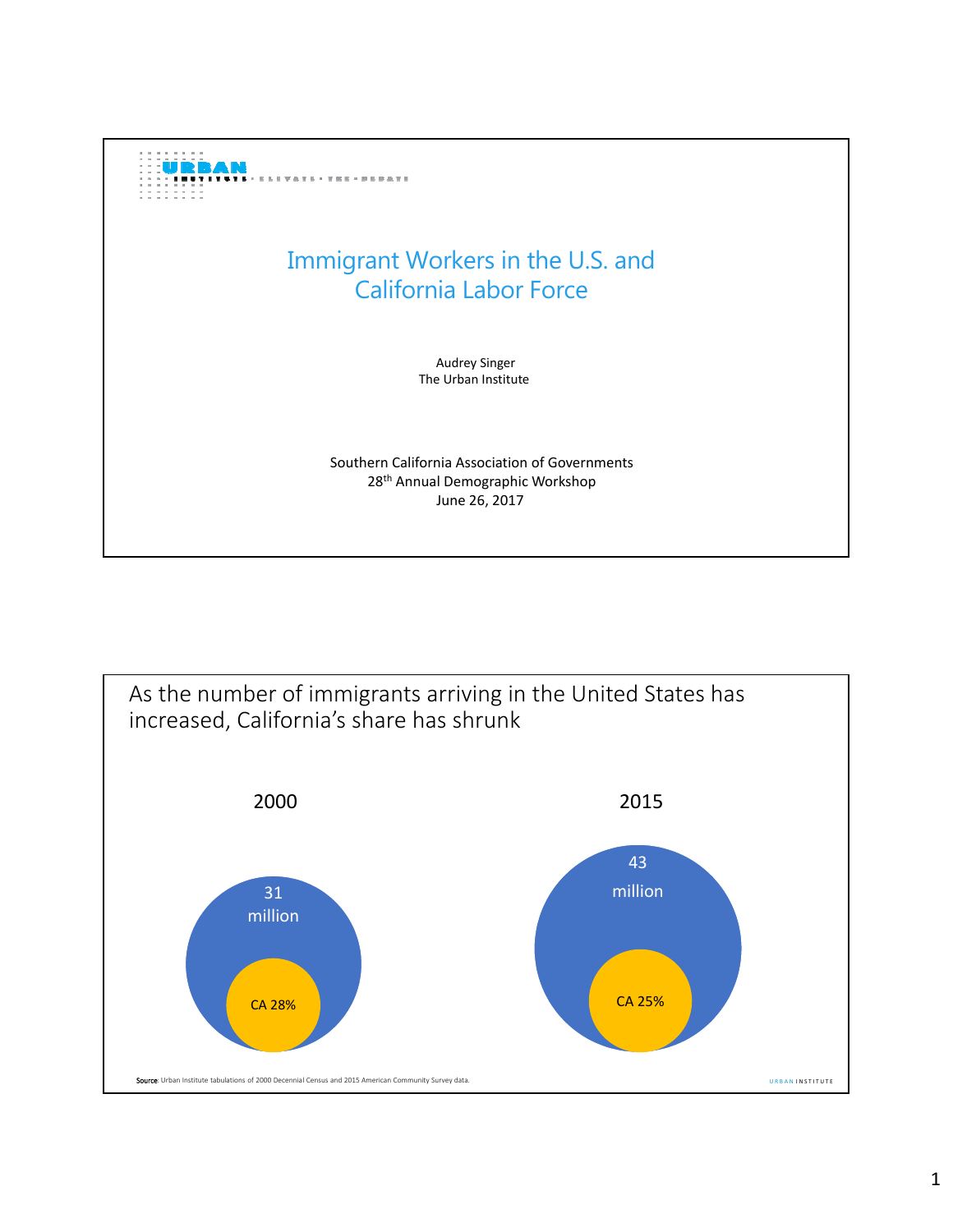

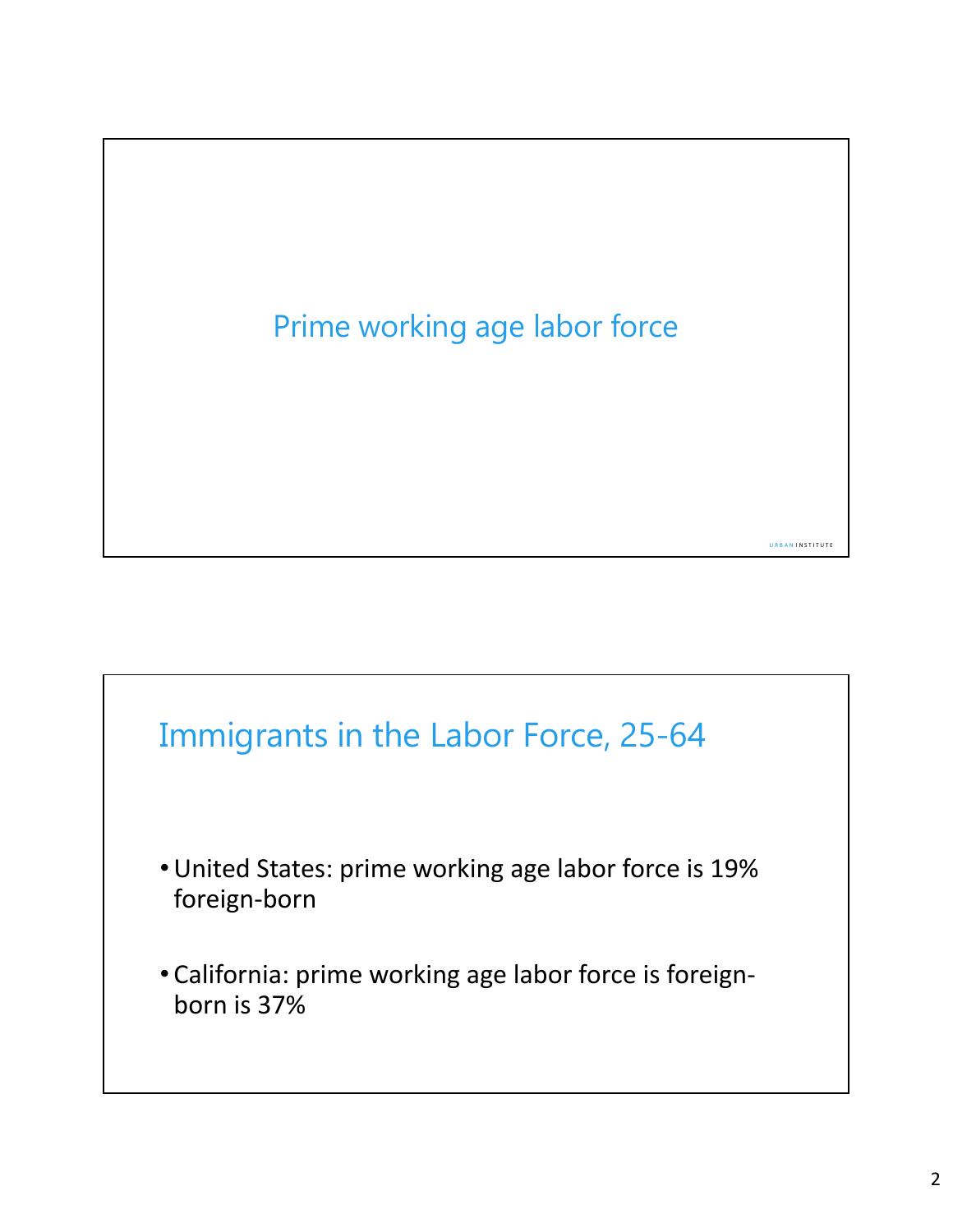

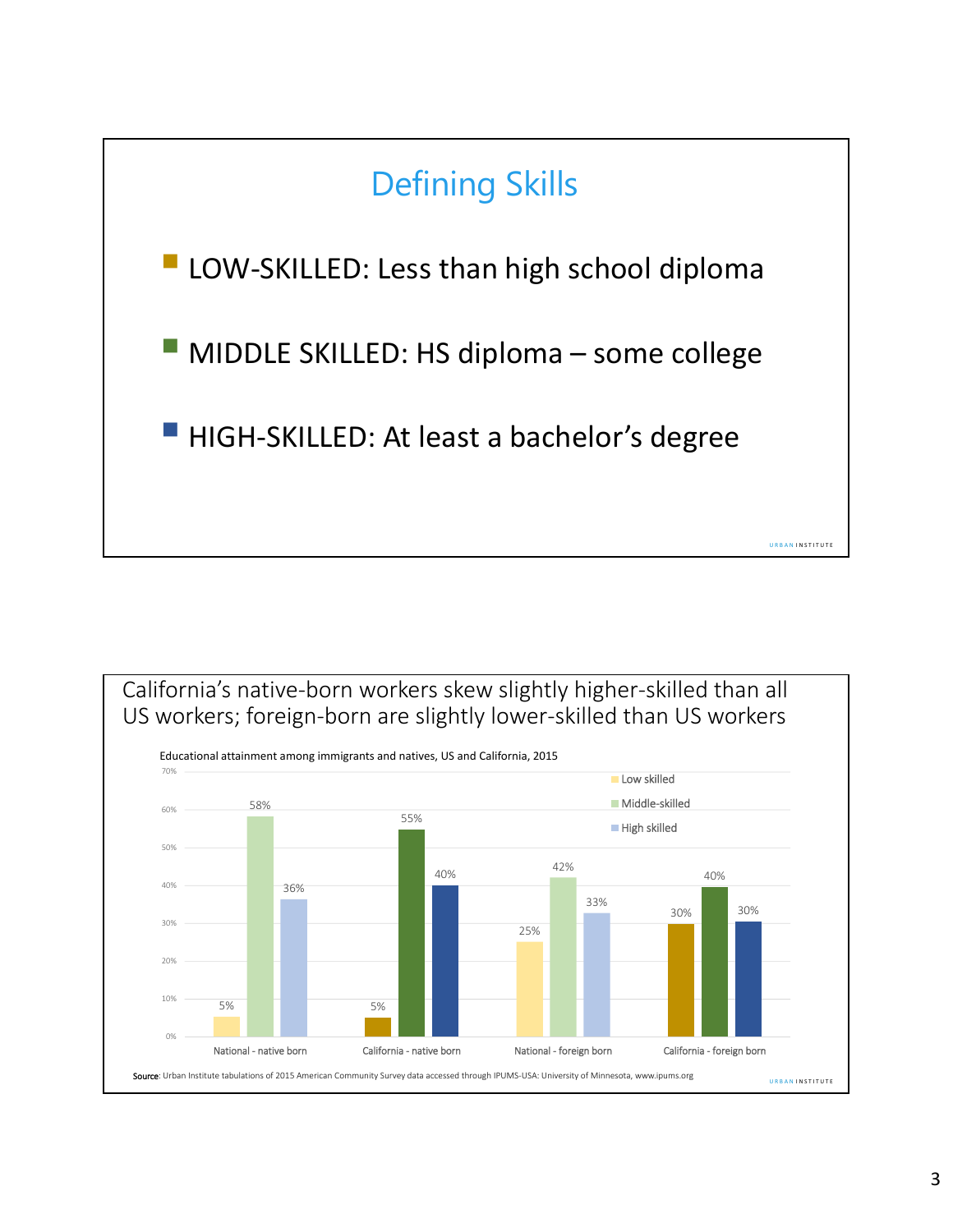Job growth and the future of California's labor force



U R B A N I N S T I T U T E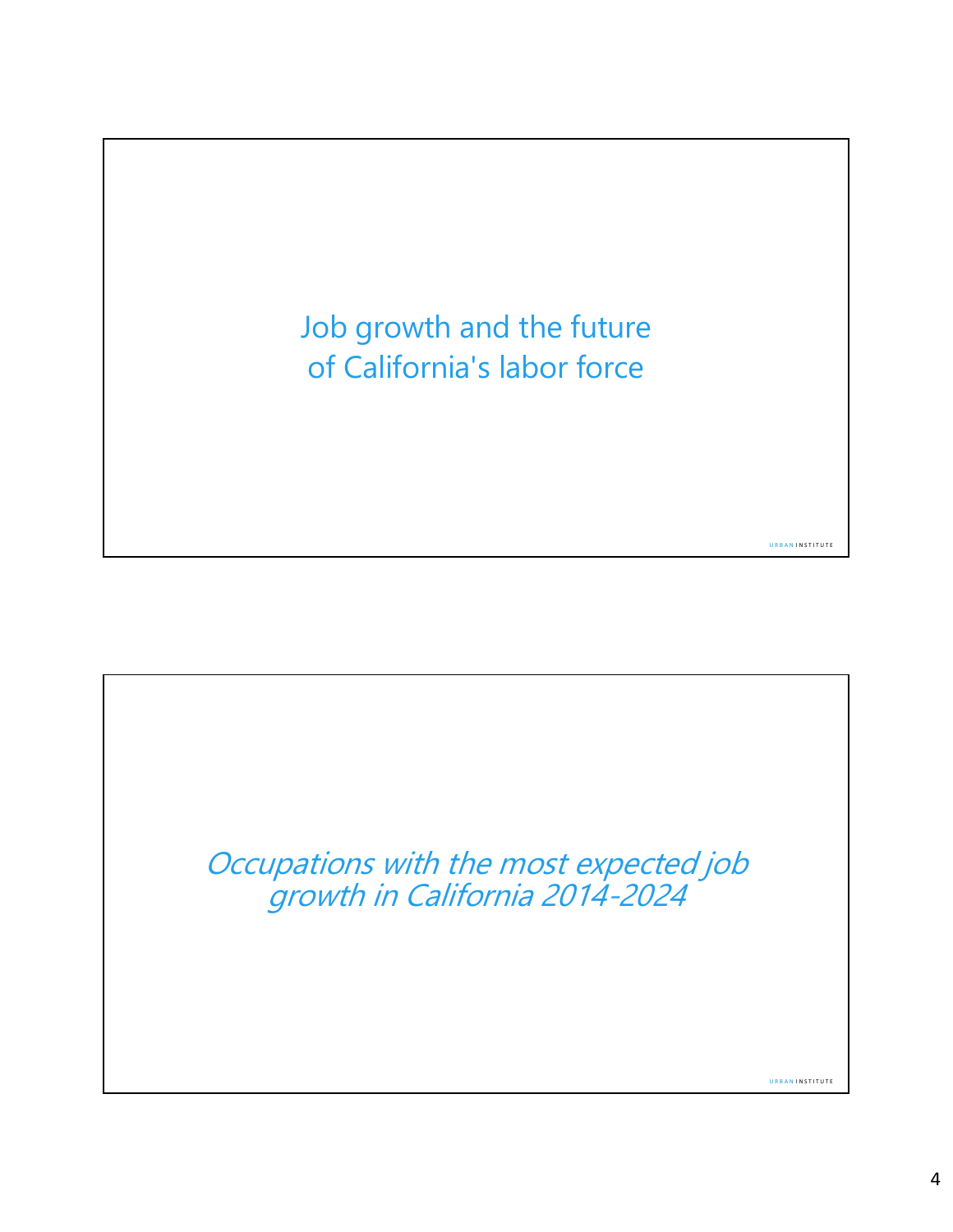

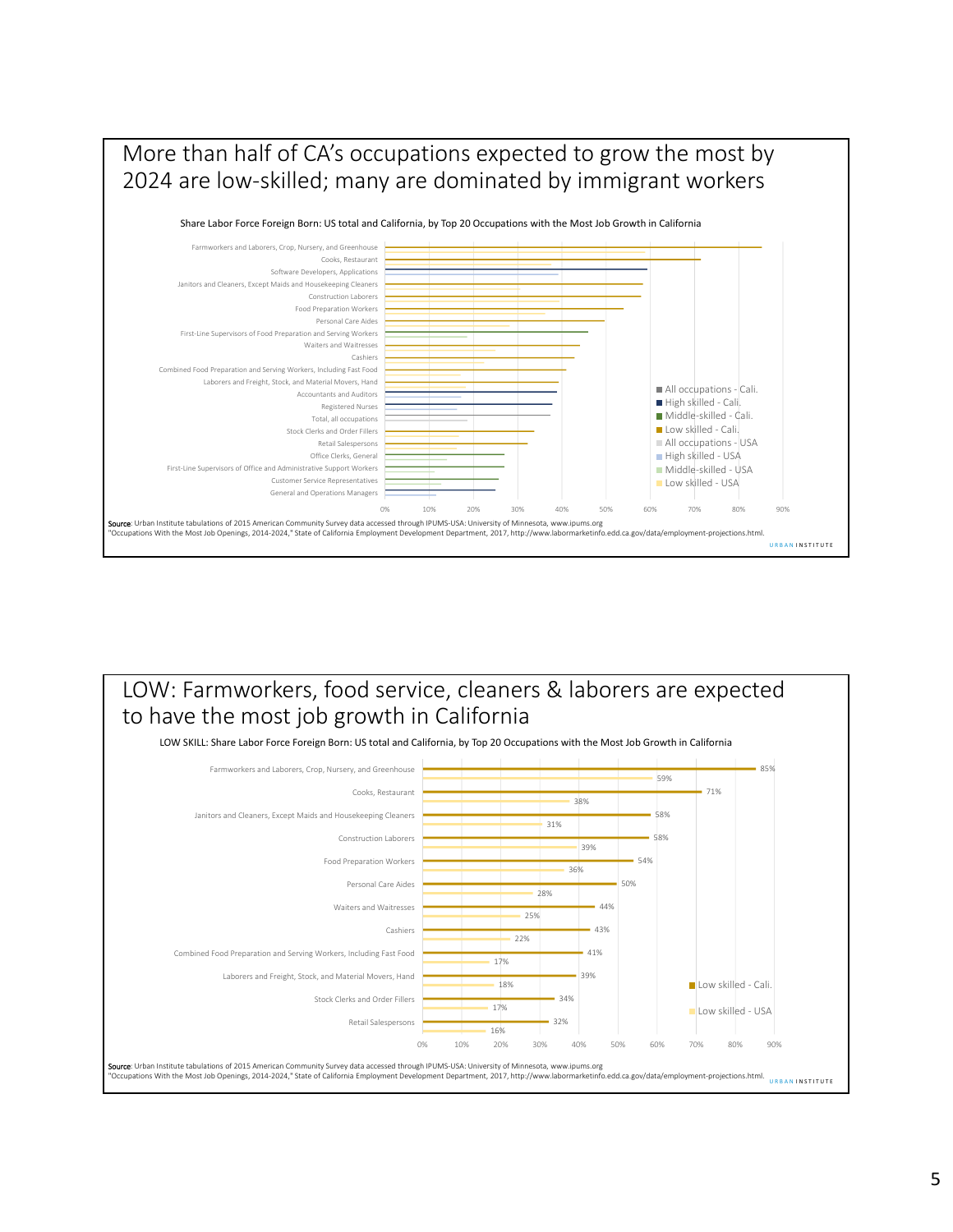

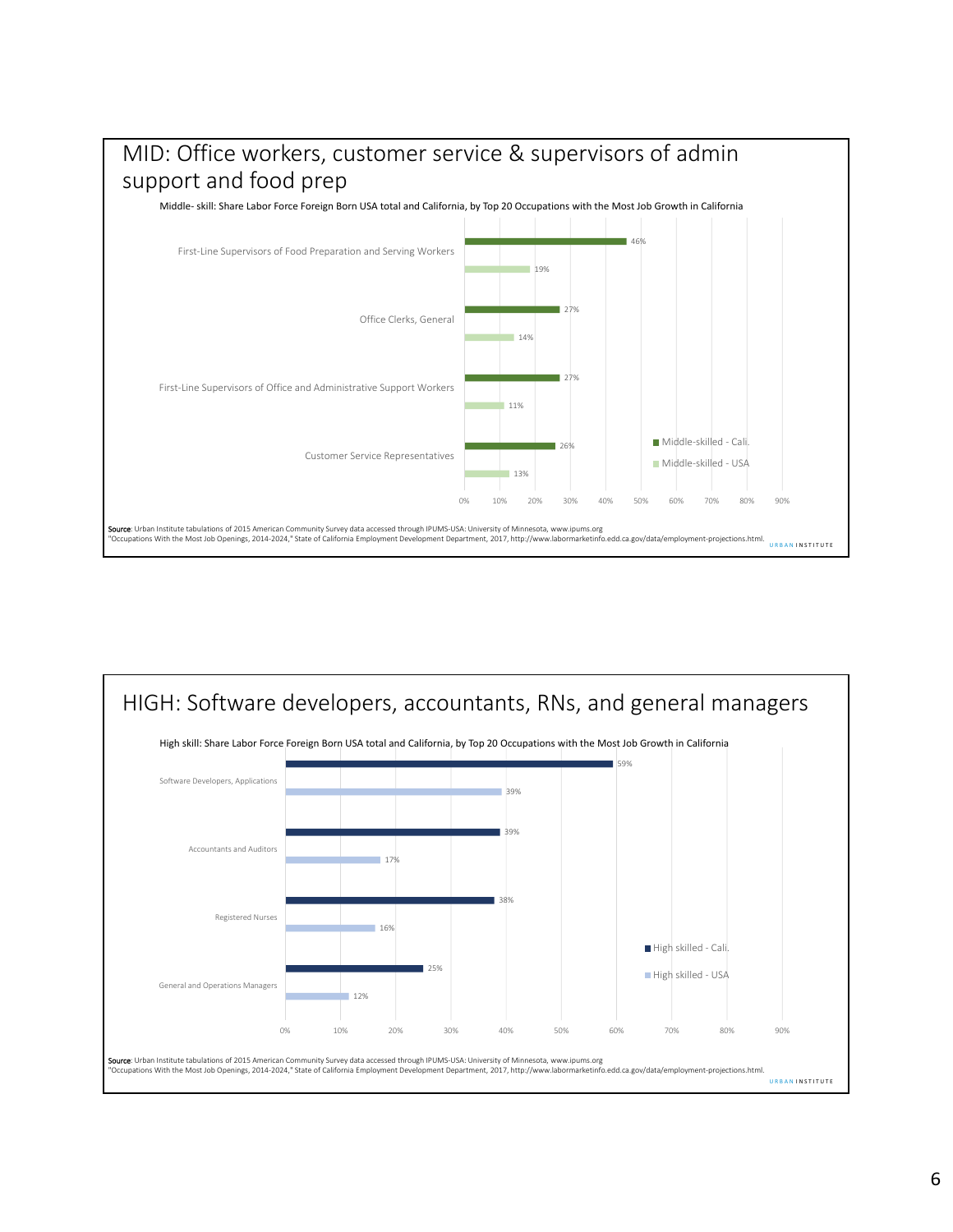## Occupations with the fastest expected job growth in California 2014-2024



U R B A N I N S T I T U T E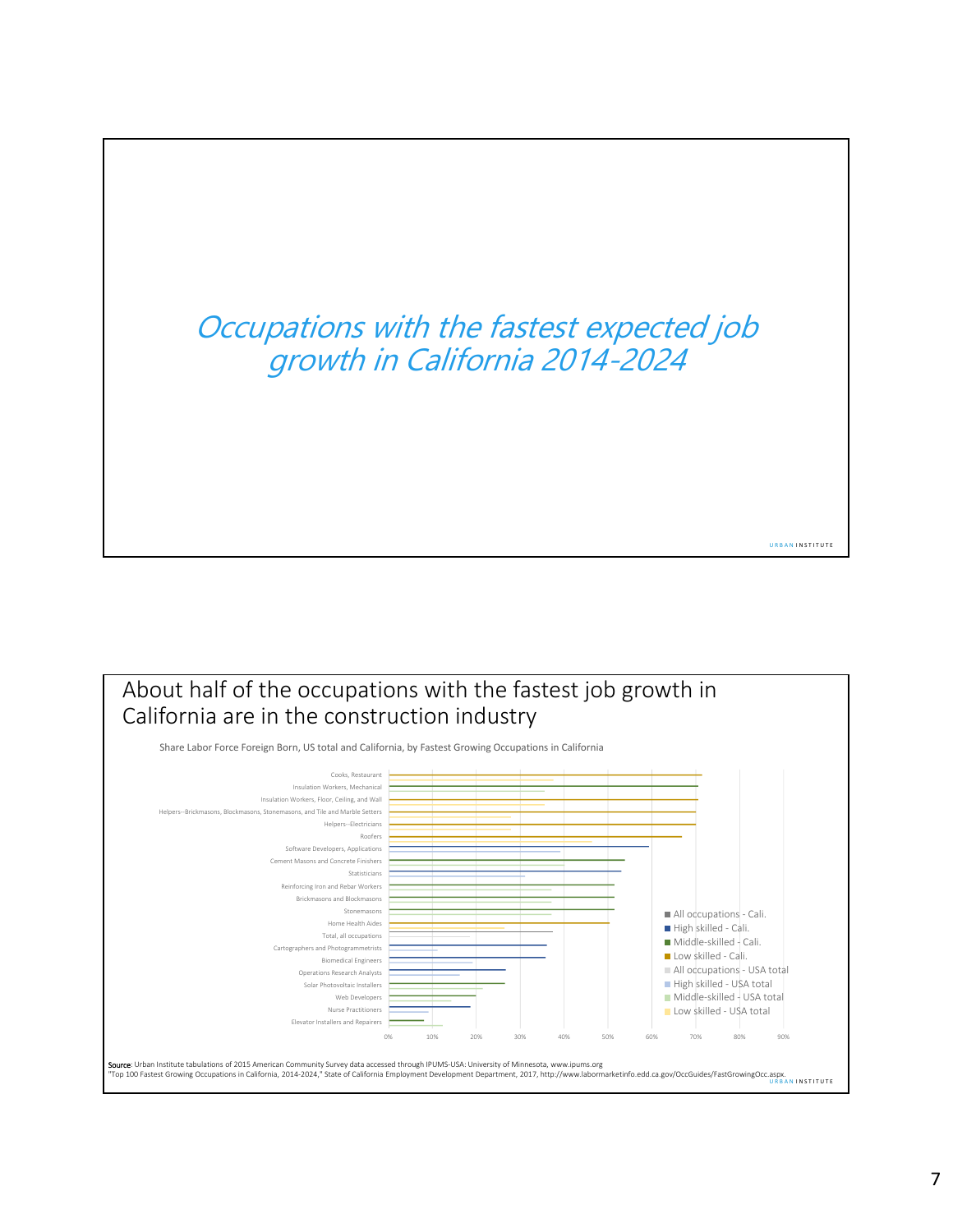